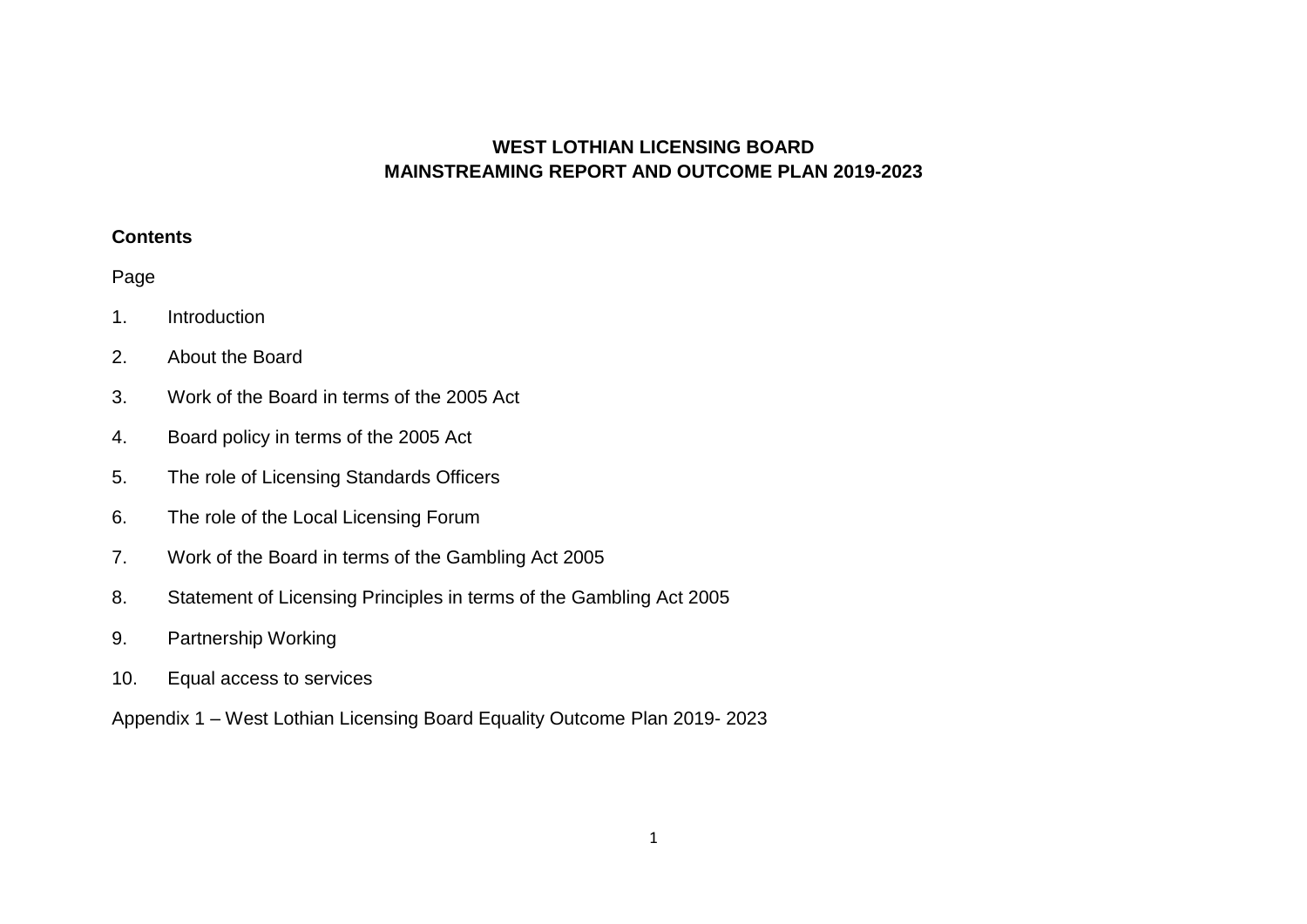#### **1. Introduction**

- 1.1 The public sector equality duty (known as the "General Equality Duty") is divided into three parts and requires public authorities, including West Lothian Licensing Board ("the Board"), in the exercise of their functions, to have due regard to the following three needs:
	- eliminate unlawful discrimination, harassment and victimisation and other conduct that is prohibited by the Equality Act 2010 ("the 2010 Act")
	- advance equality of opportunity between people who share a relevant protected characteristic and those who do not
	- foster good relations between people who share a protected characteristic and those who do not
- 1.2 The protected characteristics listed in the legislation are:
	- age
	- **•** disability
	- sex (gender)
	- gender reassignment
	- pregnancy and maternity
	- $\bullet$  race
	- religion or belief
	- sexual orientation
	- marriage and civil partnership (but only in respect of the duty to consciously consider the need to eliminate discrimination, harassment, victimisation and other conduct prohibited by The Equality Act 2010).
- 1.3 In addition the Equality Act 2010 (Specific Duties) (Scotland) Regulations 2012 contains Specific Duties which apply to public authorities including the Board. These include: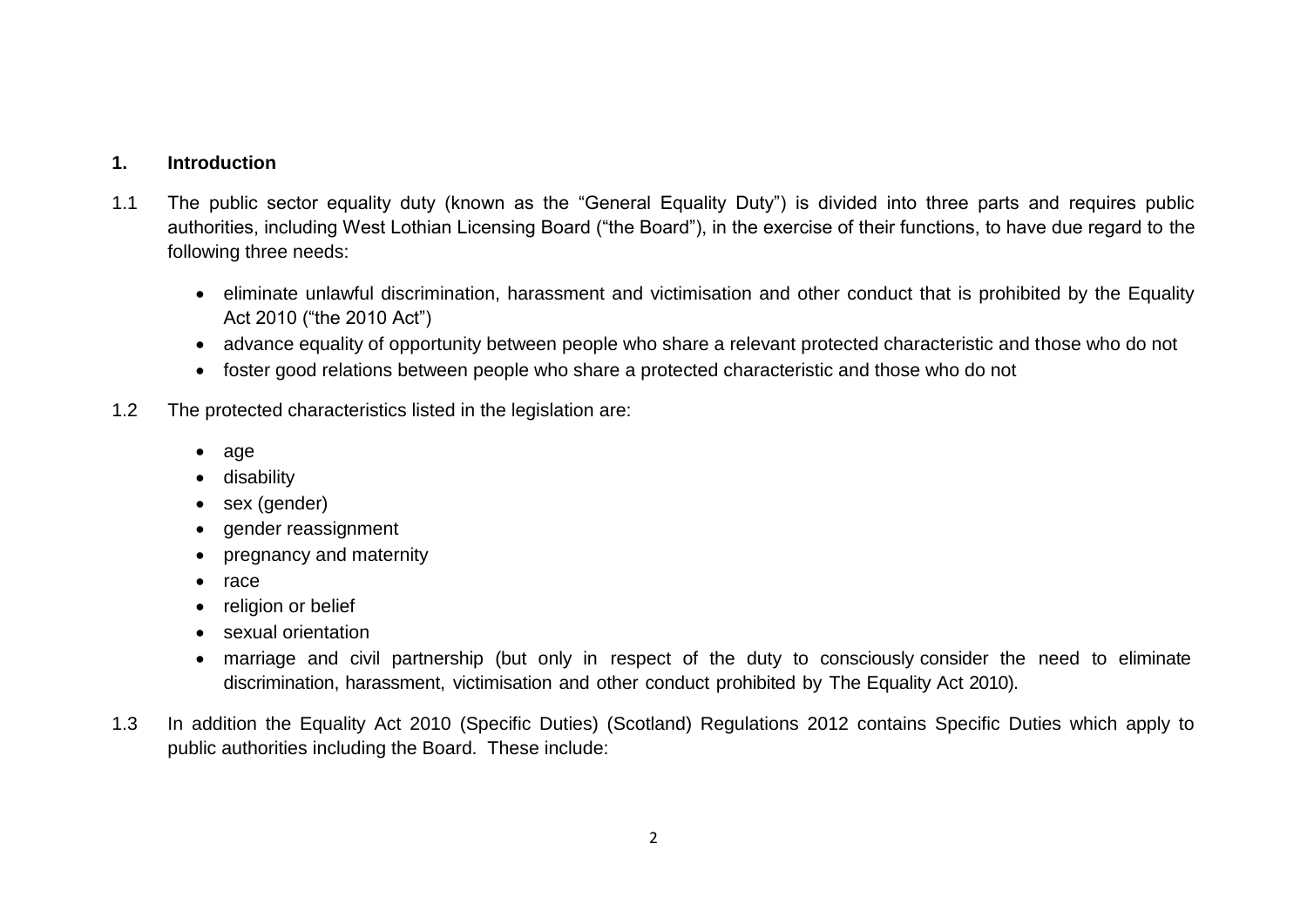- a duty to report progress on mainstreaming the General Equality Duty (this means a duty to publish a report, within prescribed timescales, on progress made to make the General Equality Duty integral to the exercise of the Licensing Board's functions so as to better perform that duty)
- a duty to publish Equality Outcomes (i.e. a result that the Board aims to achieve in order to further the three needs identified in paragraph 1.1 above) and report progress
- a duty to assess and review policies and practices where and to the extent necessary to fulfil the equality duty
- a duty to publish in a manner that is accessible
- 1.4 The Board approved Equality Outcomes at its meeting on 10 May 2013. Since then the Board has reviewed and updated its Equality Outcomes. This report contains the Board's Equality Outcomes for the period May 2019 to May 2023.
- 1.5 Although the Board has a separate legal status from West Lothian Council ("the council"), Board members are elected members appointed to the Board by the council. The legal and administrative support provided to the Board is provided by officers of the council. The Board meets in the council's headquarters and uses its services and facilities. Therefore, the steps taken by the council in relation to its duties in terms of the 2010 Act and 2012 Regulations (for the purposes of which the council is regarded as a separate public authority to the Board) also apply to Board members and the council officers who support the Board. The council's Corporate Equality Mainstreaming Report and Outcome Plan for the period 2017 – 2021 can be accessed on the council's website:

<http://www.westlothian.gov.uk/article/3769/Equality--Diversity>

Paper copies of the above document are available from West Lothian Civic Centre, Howden South Road, Livingston, EH54 6FF between 9am and 5pm Mondays to Thursday and until 4pm on Fridays.

1.6 In light of the common responsibility between the Board and the council with regard to the General Equality Duty and Specific Duties, and the shared resources between the Board and the council referred to above, the Specific Duties listed below are addressed in the council's report referred to at paragraph 1.5 above and are not addressed separately in this document.

The Specific Duties are the duties to: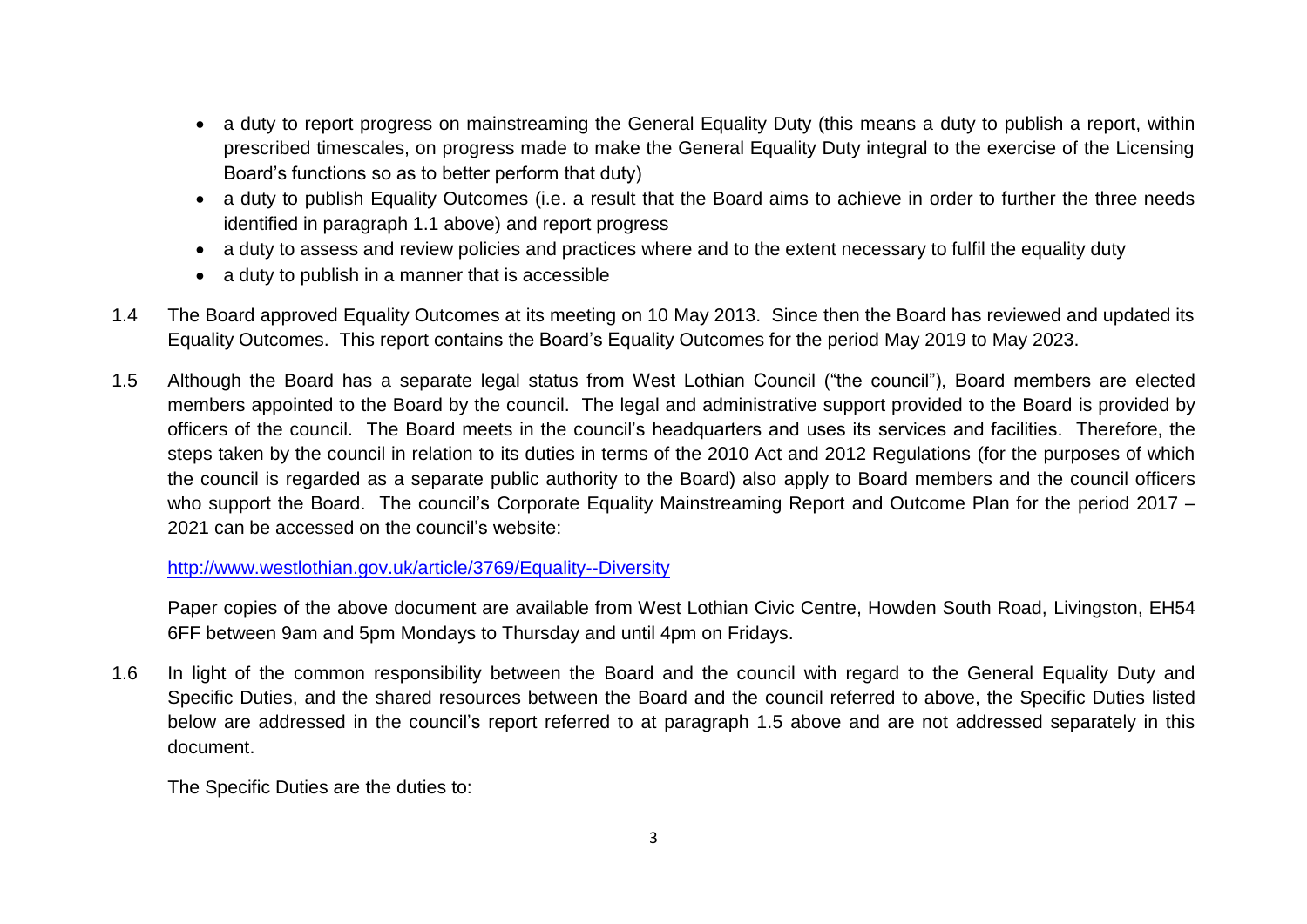- Develop and publish a mainstreaming report
- Publish equality outcomes and report on progress (at least every two years)
- Assess and review policies and practices
- Gather and use employee information
- Publish gender pay gap information
- Publish statements on equal pay
- Consider award criteria and conditions in relation of public procurement
- Publish in a manner that is accessible

# **2. About the Board**

- 2.1 The Board is constituted in terms of the Licensing (Scotland) Act 2005 ("the 2005 Act") and by law is responsible for the administration of liquor and gambling licensing in West Lothian.
- 2.2 The Board has specific legal functions under the 2005 Act with regard to premises licensed for the sale of alcohol in West Lothian and personal licence holders. Separately the Board also has specific legal functions under the Gambling Act 2005 with regard to premises licensed for the provision of gambling in West Lothian.
- 2.3 The Board is comprised of 8 Board members, elected at the first council meeting after each ordinary council election.
- 2.4 Board meetings are held in public but the Board can deliberate in private. All decisions taken by the Board must be made in public.
- 2.5 The Clerk of the Board is the Chief Solicitor. The Depute Clerks of the Board are solicitors from the Licensing Team. The council employees who undertake work for the Board are based within the Licensing Team.
- 2.6 Board members, Licensing Standards Officer and council employees are subject to the Council's training regime and requirements as employees of the council.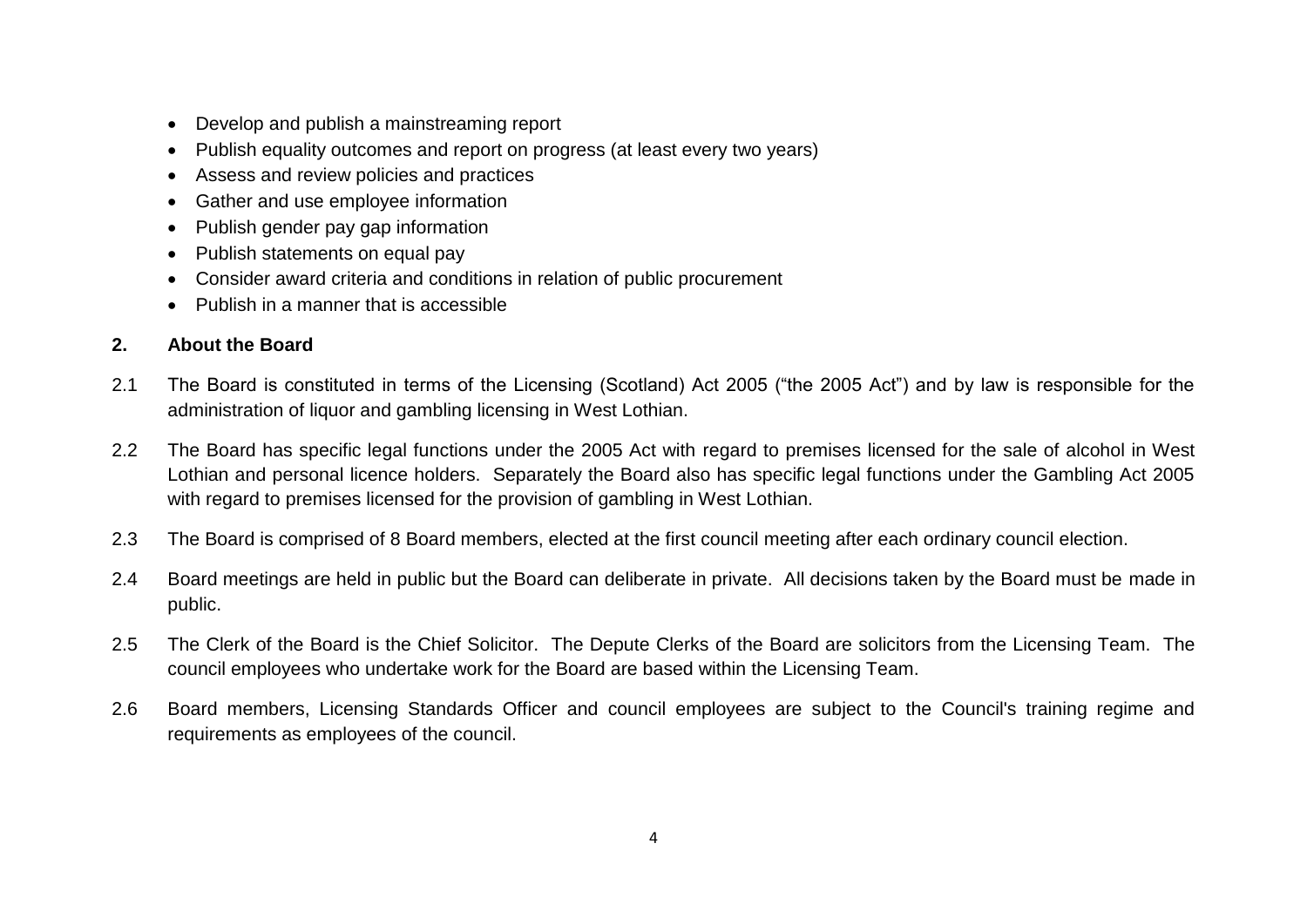# **3. Work of the Board in terms of the 2005 Act**

- 3.1 The 2005 Act contains 5 licensing objectives which are central to the Board's exercise of its legal functions and in particular its decision making. These are:
	- Preventing crime and disorder
	- Securing public safety
	- Preventing public nuisance
	- Protecting and improving public health
	- Protecting children and young persons from harm
- 3.2 The Board's legal functions are contained in detail in the 2005 Act and Regulations thereto issued by the Scottish Government from time to time. They include, broadly:
	- receiving each type of application available under the 2005 Act, including applications for premises licences and personal **licences**
	- receiving applications for review of premises and personal licences i.e. formal complaints regarding licensed premises and personal licence holders
	- administering those applications including, for example, sending notice of them to relevant parties
	- considering and determining applications other than those which can be granted administratively i.e. without a decision as to whether or not to grant having to be made.
- 3.3 In each decision that the Board has to make, it must apply the appropriate legal test contained in the 2005 Act. This includes, for example, whether to grant or refuse an application for a licence, or take a form of action in relation to a licence e.g. to suspend or revoke a licence.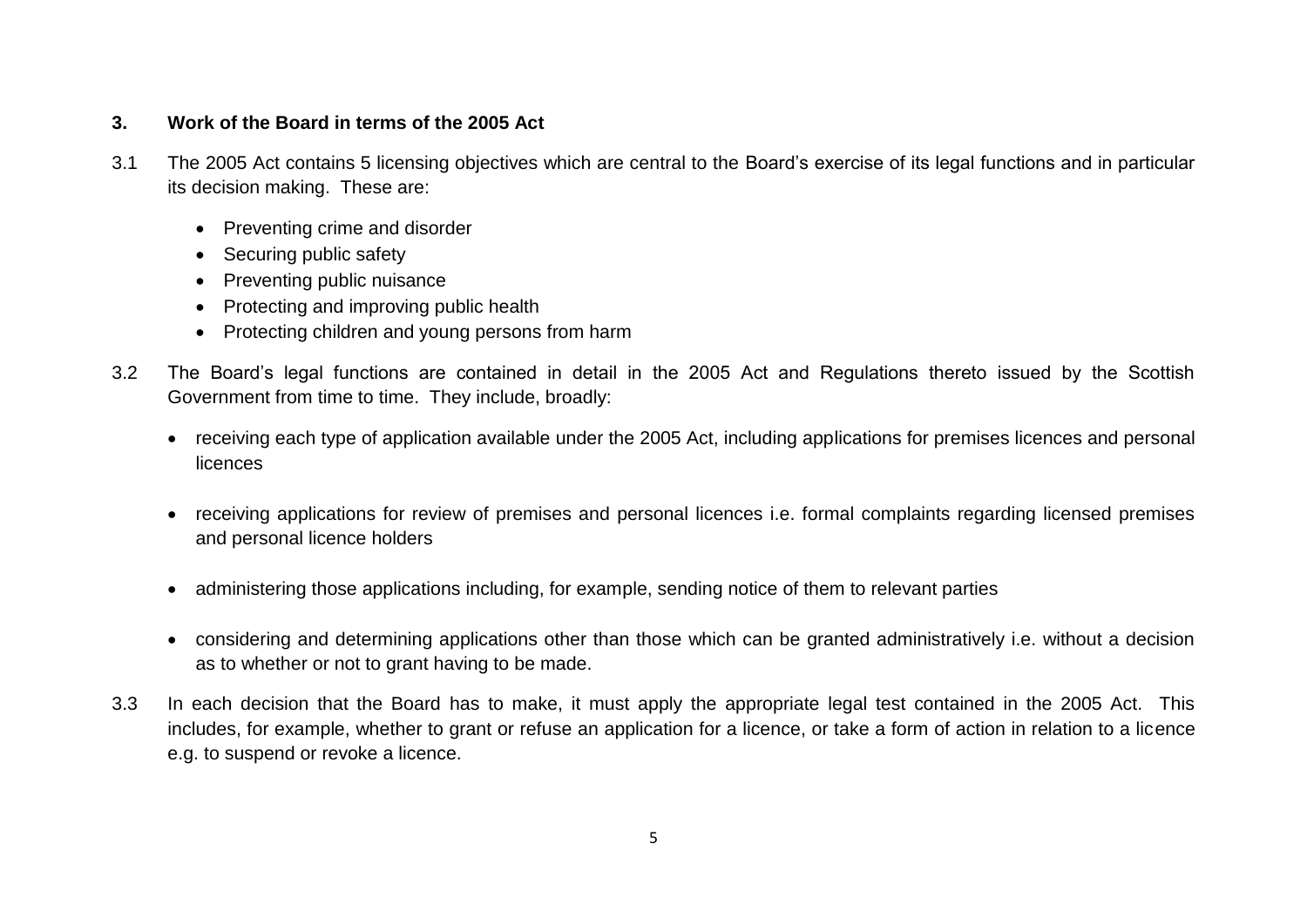# **4. Board Policy in terms of the 2005 Act**

Under the 2005 Act the Board is required to have a statement of licensing policy for alcohol licensing which it must review and publish periodically. The Board is required to seek to promote the 5 licensing objectives in its statement of licensing policy. The Board is also required to consult with parties including the Local Licensing Forum, the local Health Board in preparing its statement of licensing policy. The current statement of licensing policy for 2018 - 2023 can be viewed on the council's alcohol licensing webpages.

Section 2.1 of the policy includes reference to people with disabilities and the terms of the Equality Act 2010 and states that reasonable adjustments to assist applicants, objectors and the public to engage in the licensing process are available on request. Section 3.8 of the policy reminds applicants and licence holders that the terms of the Equality Act 2010 apply to the operation of licensed premises. In addition, it provides information about Disability Access and Facilities Statements (DAFS) which are now required to be submitted along with all applications for premises licences. The purpose of the DAFS is to raise awareness amongst licence applicants of the level of accessibility of their premises and actions they can take to improve this. Information for licence holders may be obtained via the following website:

[www.saifscotland.org.uk](http://www.saifscotland.org.uk/) 

# **5. The role of Licensing Standards Officers**

- 5.1 Under the 2005 Act the council is required to appoint one or more Licensing Standards Officers who have the following general functions in West Lothian:
	- Providing to interested persons information and guidance concerning the operation of the 2005 Act in West Lothian
	- Supervising the compliance by the holders of licences with the conditions of their licences and other requirements of the 2005 Act
	- Providing mediation services for the purposes of avoiding or resolving disputes or disagreements between licence holders and other persons concerning any matter relating to compliance as referred to above

There is currently one Licensing Standards Officer for West Lothian.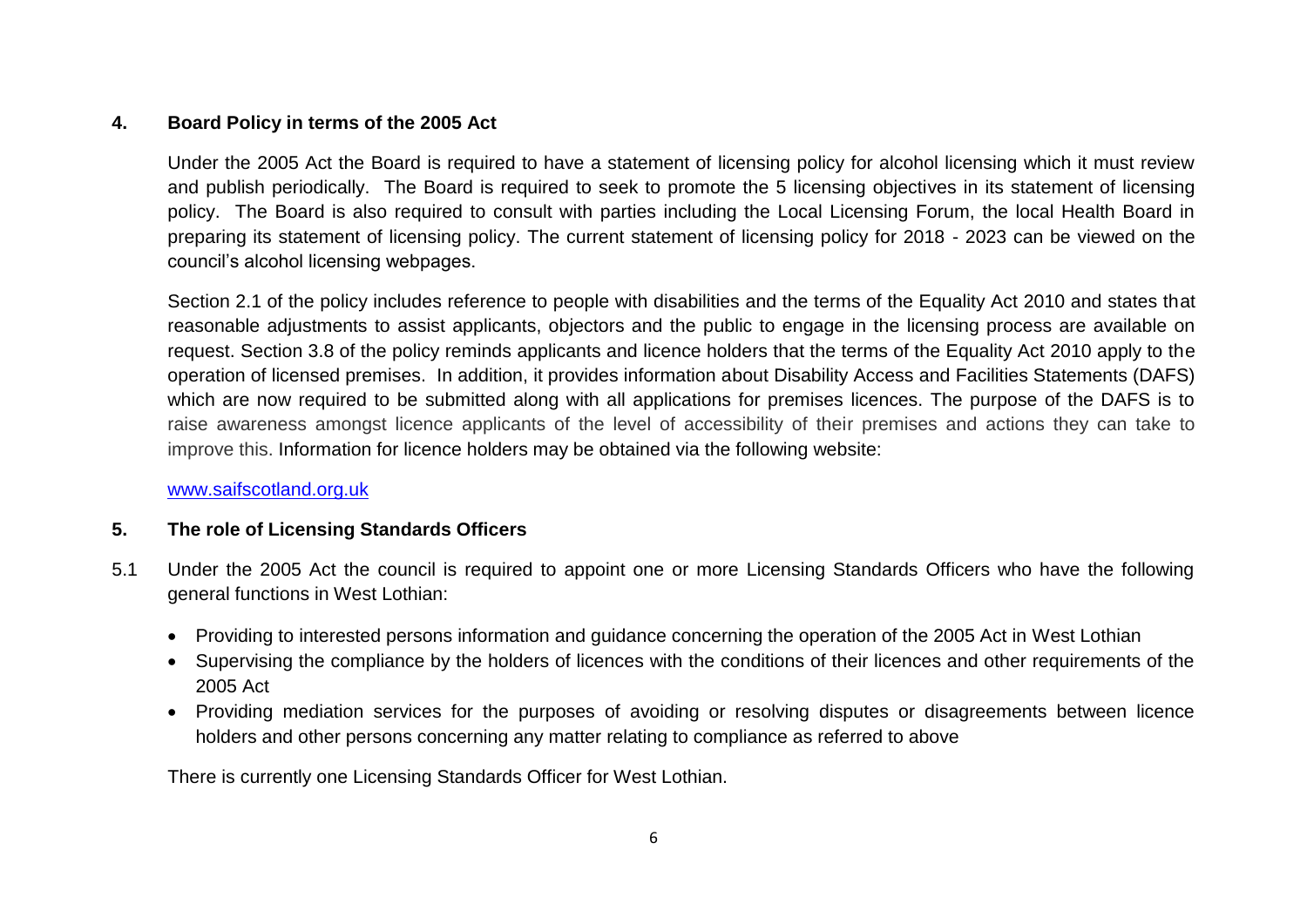# **6. The role of the Local Licensing Forum**

- 6.1 Under the 2005 Act each Council must establish a Local Licensing Forum which has the following general functions in West Lothian:
	- To keep under review the operation of the 2005 Act in West Lothian and, in particular, the exercise by the Board of its functions
	- To give advice and make such recommendations to the Board in relation to the above as the Forum considers appropriate (but not in relation to a particular case)
- 6.2 Under the 2005 Act the Board has the following duties with regard to the Forum:
	- In exercising any function, have regard to any advice given, or recommendation made, in relation to that function by the Forum
	- Where the Board decides not to follow the advice or recommendation, to give the Forum reasons for the decision
	- At the request of the Forum to provide the Forum with copies of relevant statistical information as the Forum may reasonably require for the purposes of the Forum's general functions
- 6.3 The 2005 Act details groups/persons who must be represented within the Forum:
	- holders of premises licenses and personal licences
	- a representative of the Chief Constable
	- a person nominated by the local Health Board
	- persons having functions related to health, education or social work
	- young persons
	- persons resident within the Forum's area
	- a Licensing Standards Officer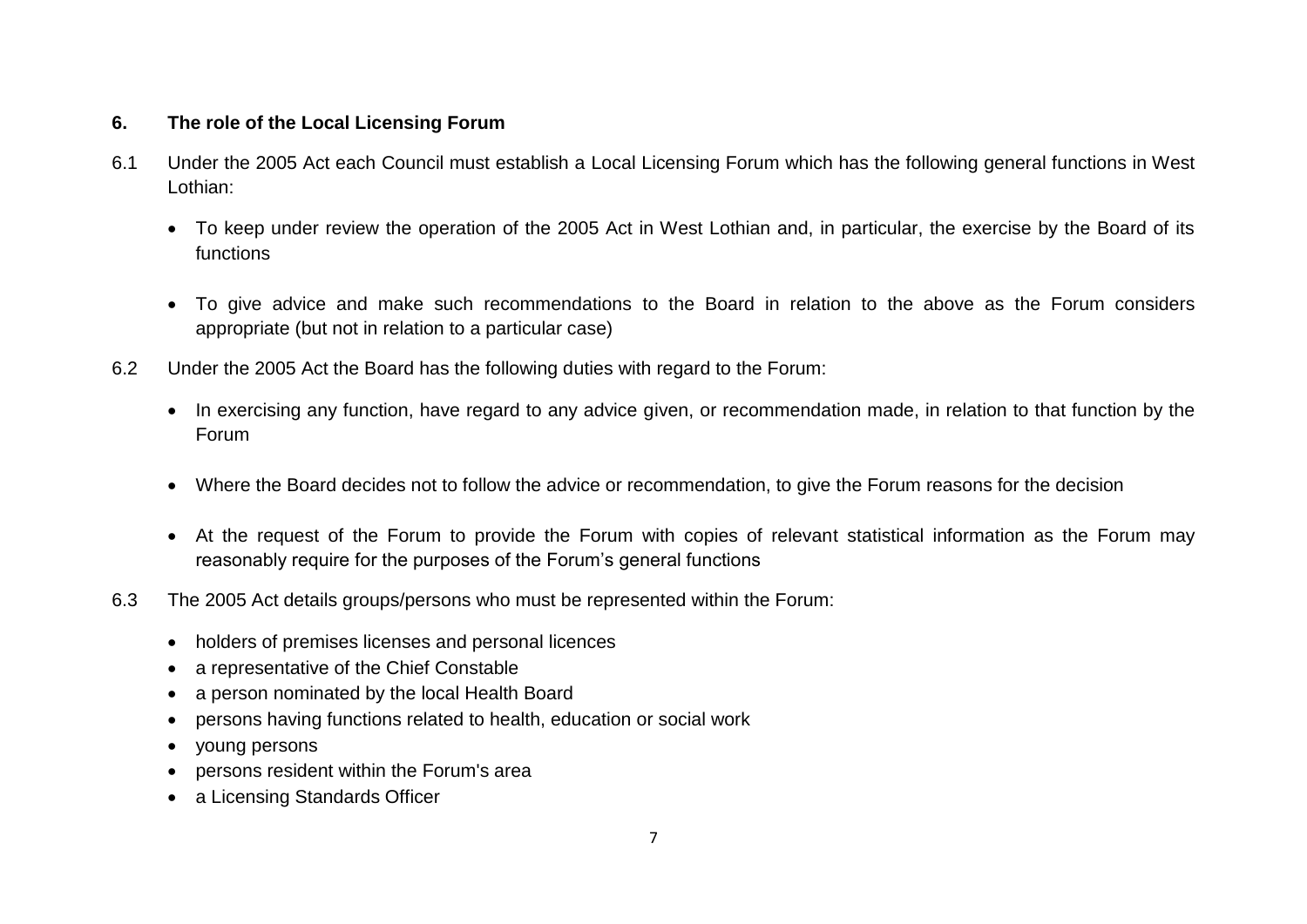6.4 The council is responsible for the appointment of and support for the Forum.

# **7. Work of the Board in terms of the Gambling Act 2005**

- 7.1 The Gambling Act 2005 contains 3 licensing objectives which are central to the Board's exercise of its legal functions and in particular its decision making.
	- preventing gambling from being a source of crime and disorder, being associated with crime and disorder or being used to support crime
	- ensuring that gambling is conducted in a fair and open way
	- protecting children and other vulnerable persons from being harmed or exploited by gambling

For gambling licences, the Board must have regard to these 3 licensing objectives in its decision making including, for example, whether to grant or refuse an application for a licence, or take a form of action in relation to a licence e.g. suspend or revoke a licence.

- 7.2 The Board's legal functions are contained in detail in the Gambling Act 2005 and Regulations thereto issued by the Government from time to time. They include, broadly:
	- receiving each type of application available under the 2005 Act, including applications for premises licences and gaming permits
	- receiving applications for review of premises licences i.e. formal complaints regarding licensed premises
	- administering those applications including, for example, sending notice of them to relevant parties
	- considering and determining applications other than those which can be granted administratively i.e. without a decision as to whether or not to grant having to be made.
- 7.3 In each decision that the Board has to make, it must apply the appropriate legal test contained in the Gambling Act 2005. This includes, for example, whether to grant or refuse an application for a licence, or take a form of action in relation to a licence e.g. to suspend or revoke a licence.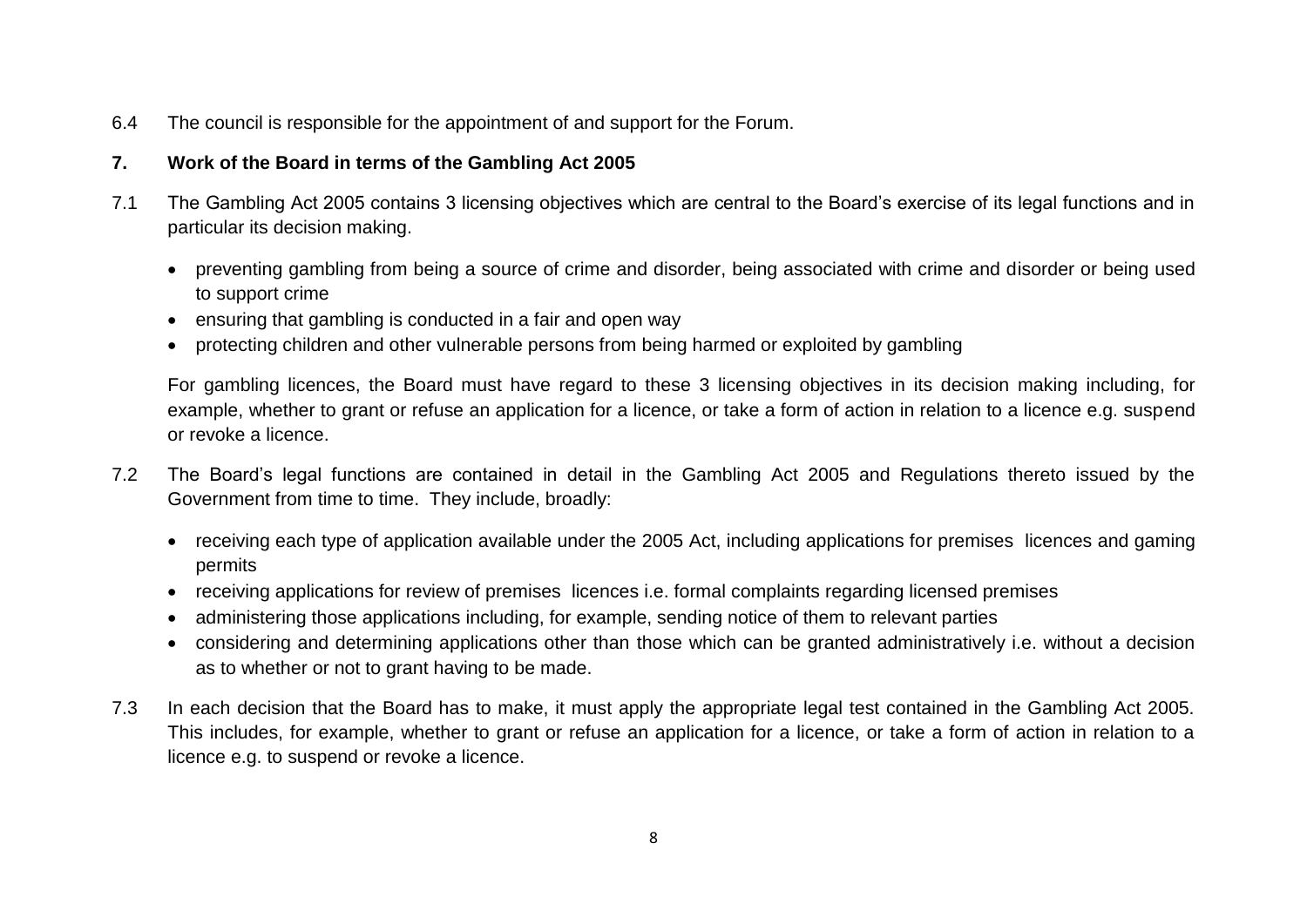# **8. Statement of Licensing Principles in terms of the Gambling Act 2005**

8.1 Under the Gambling Act 2005 the Board is required to prepare and publish a statement of the principles it proposes to apply in exercising its functions under the Gambling Act 2005 during the 3 year period to which the policy applies. The Board is required to consult with prescribed bodies and persons identified in the Gambling Act 2005 before producing its statement of principles and to give appropriate weight to their views.

# **9. Partnership working**

9.1 The Board is committed to working in partnership with external statutory advisors, including Police Scotland, community bodies, including representatives of the licensed trade and other organisations, and all persons in the community with an interest in the Board's functions.

This includes the Local Licensing Forum through which the Board can engage with representatives of all parts of the community and ensure community views are taken into account in the development of Board policy.

#### **10. Access to services**

10.1 The Board's services are delivered from the council's headquarters at West Lothian Civic Centre, Howden South Road, Livingston, EH54 6FF which are fully accessible to everyone.

In particular:

- the West Lothian Civic Centre is single level access and the Council Chamber in which Board meetings are held is first floor lift access followed by single level access from the lift to the Council Chamber
- the Council Chamber in which Board meetings are held operates a digital hearing loop and microphone system
- 10.2 The Board's licensing pages have an accessibility option which allows the pages to be customised using the ReciteMe function by clicking on the "me accessibility" button in the toolbar at the top of each webpage. ReciteMe helps website visitors who require online reading support and those who wish to listen to information instead of reading it. Those with print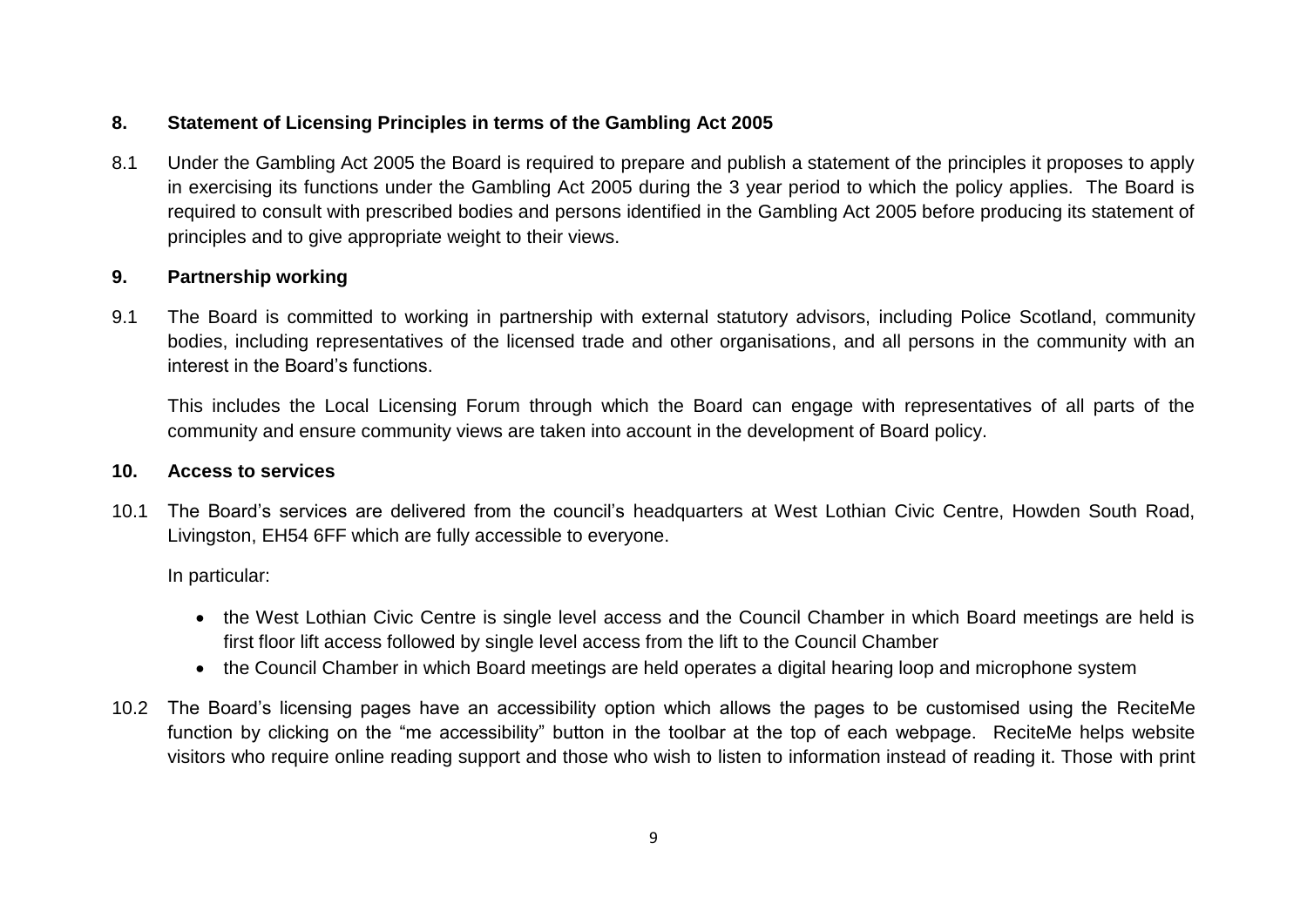disabilities, such as dyslexia or mild visual impairments, and those with English as a second language find ReciteMe particularly useful. ReciteMe has the following features

- Change Font Sizes and Colours
- Customise Background Colour
- Read Text Aloud including PDF Documents using DocReader
- Translation Tools in over 100 languages
- Full Dictionary and Thesaurus
- Save your preferences
- 10.3 The Board's licensing pages have a facility which can be used by persons who use British Sign Language as a first or preferred language to be fully involved in daily and public life. Customers can use the "contact us" option at the top of each of the webpages and click on the special requirements link to contact the Board via<https://contactscotland-bsl.org/>
- 10.4 The Board's statement of licensing policy under the 2005 Act, statement of principles under the Gambling Act 2005 and each of the Board's application forms can be provided in a range of alternative languages or formats, on request.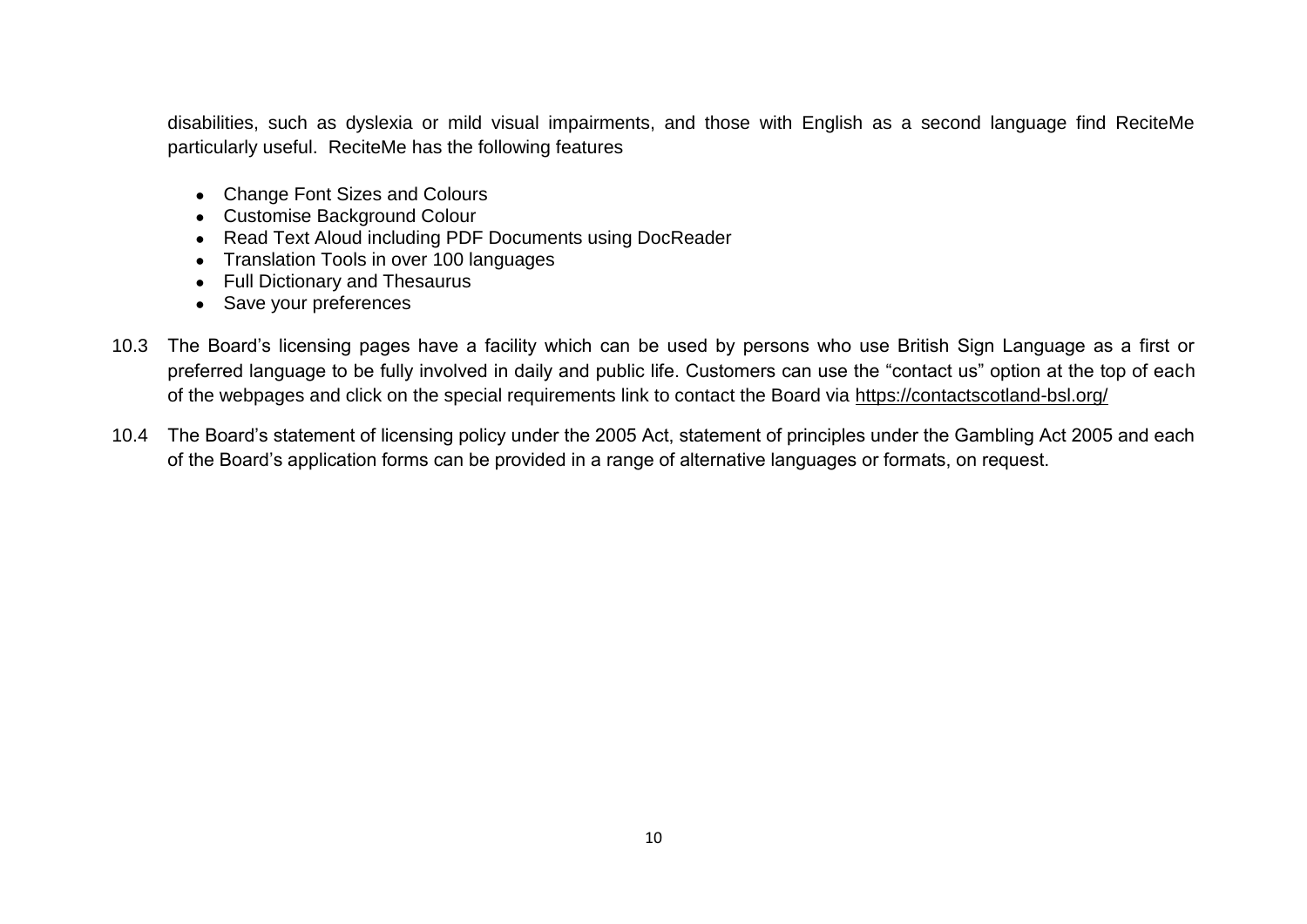| <b>West</b><br><b>Lothian</b><br><b>Licensing Board</b><br><b>Equality</b><br><b>Outcome</b>                             | <b>Relevant</b><br><b>General</b><br><b>Equality Duty</b>                                                                                                                                                                                                                                                                                                                                                                                | <b>Relevant</b><br>protected<br>characteristics                                                                                                                                         | <b>Actions</b>                                                                                                                                                                                                                                                                                                                                                                                                                                                                                                                                                                                                                                                                                                                                                                                                                                                                                                                                                                                                                                                                                                                                                                                                                                                                                                                                                                                      |
|--------------------------------------------------------------------------------------------------------------------------|------------------------------------------------------------------------------------------------------------------------------------------------------------------------------------------------------------------------------------------------------------------------------------------------------------------------------------------------------------------------------------------------------------------------------------------|-----------------------------------------------------------------------------------------------------------------------------------------------------------------------------------------|-----------------------------------------------------------------------------------------------------------------------------------------------------------------------------------------------------------------------------------------------------------------------------------------------------------------------------------------------------------------------------------------------------------------------------------------------------------------------------------------------------------------------------------------------------------------------------------------------------------------------------------------------------------------------------------------------------------------------------------------------------------------------------------------------------------------------------------------------------------------------------------------------------------------------------------------------------------------------------------------------------------------------------------------------------------------------------------------------------------------------------------------------------------------------------------------------------------------------------------------------------------------------------------------------------------------------------------------------------------------------------------------------------|
| 1. The Board will<br>seek to promote<br>equal opportunity<br>of<br>access to<br>licensed premises<br>West Lothian<br>in. | Advance equality<br>of<br>opportunity<br>between<br>people who share a<br>relevant<br>protected<br>characteristic and those<br>who do not<br>unlawful<br>Eliminate<br>discrimination,<br>harassment<br>and<br>victimisation and<br>other<br>conduct<br>that<br>is<br>prohibited<br>by<br>the<br>Equality Act 2010<br>relations<br>Foster good<br>between people who<br>share<br>protected<br>a<br>characteristic and those<br>who do not | age<br>$\bullet$<br>disability<br>sex (gender)<br>gender<br>reassignment<br>pregnancy<br>and maternity<br>race<br>religion<br><b>or</b><br>$\bullet$<br>belief<br>sexual<br>orientation | The Board will promote accessibility to all licensed premises in<br>West Lothian for people with disabilities through its application<br>of the relevant provisions of the Licensing (Scotland) Act 2005<br>and its statement of licensing policy.<br>Paragraph 2.1 of the policy states that reasonable adjustments<br>to assist applicants, objectors and the public to engage in the<br>licensing process are available on request. Paragraph 3.8 of<br>the policy provides information about Disability Access and<br>Facilities Statements (DAFS) which are now required to be<br>submitted along with all applications for premises licences. In<br>addition, that section of the policy signposts licence holders to<br>their duties under the Equality Act 2010.<br>The Board notes the limitations of the DAFS documentation<br>and will continue to raise issues with the Scottish Government's<br>Licensing Team when appropriate regarding this.<br>The Board will promote accessibility to all gambling premises in<br>West Lothian for people with disabilities through its application<br>of the relevant provisions of the Gambling Act 2005 and its<br>statement of licensing principles.<br>Paragraph 1.10 of that statement states that reasonable<br>adjustments to assist applicants, objectors and the public to<br>engage in the licensing process are available on request. |

# **Appendix 1 – West Lothian Licensing Board Equality Outcome Plan**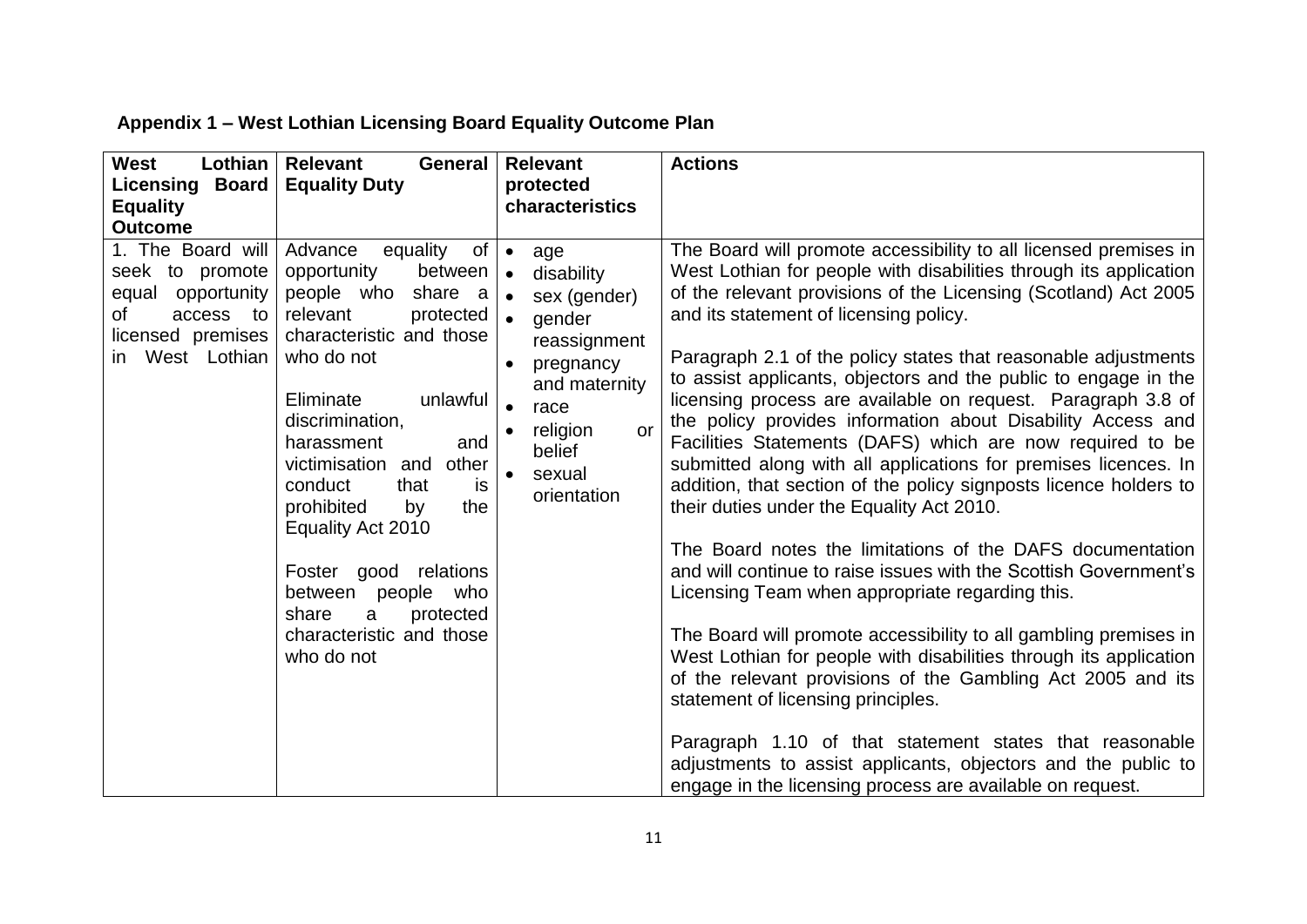|  | The Board will continue to work in partnership with agencies<br>including Police Scotland and the local Licensing Forum, who<br>each have a separate statutory role to play under the Licensing<br>(Scotland) Act 2005, with equal regard to the interests of<br>persons with protected characteristics.                                                                                                                                                                                                                            |
|--|-------------------------------------------------------------------------------------------------------------------------------------------------------------------------------------------------------------------------------------------------------------------------------------------------------------------------------------------------------------------------------------------------------------------------------------------------------------------------------------------------------------------------------------|
|  | Police Scotland have a separate statutory role in terms of<br>enforcement and reporting of offences and the local Licensing<br>Forum in terms of review of the Board's exercise of its functions<br>and the giving of advice of recommendations to the Board.                                                                                                                                                                                                                                                                       |
|  | Board members, Licensing Standards Officer and the council<br>employees who undertake work for the Board will participate in<br>the council's Equality Training programme.                                                                                                                                                                                                                                                                                                                                                          |
|  | Prior to carrying out further reviews of its policy and statement<br>of gambling principles the Board will consult widely with the<br>public and key stakeholders regarding equality issues and<br>consider making such changes as highlighted in the<br>consultation responses as are appropriate in terms of its<br>legislative functions. The terms of these documents are<br>directly relevant to the Board's decision making in licensing<br>matters. By law these documents are required to be subject to<br>periodic review. |
|  | As part of the consultation the Board will consider the need for<br>Equality Impact Assessments, where appropriate.                                                                                                                                                                                                                                                                                                                                                                                                                 |
|  |                                                                                                                                                                                                                                                                                                                                                                                                                                                                                                                                     |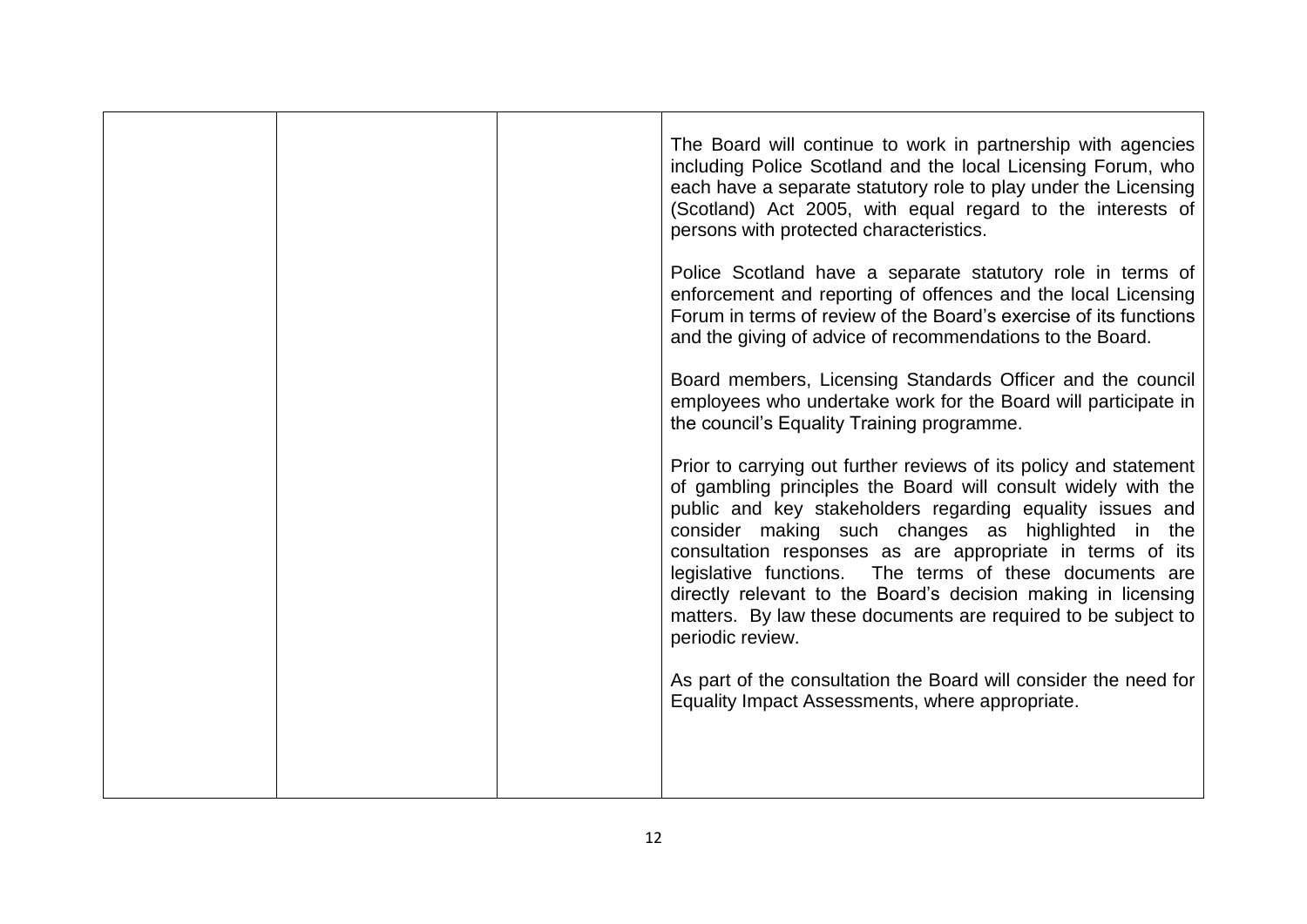| <b>West</b><br>Lothian<br>Licensing Board<br><b>Equality</b><br><b>Outcome</b>                                                                  | <b>Relevant</b><br>General  <br><b>Equality Duty</b>                                                                                         | <b>Relevant</b><br>protected<br>characteristics                                                                                                                         | <b>Actions</b>                                                                                                                                                                                                                                                                                                                                                                                                                                                                                                                                                                                                                                                                                                                                                                                                                                      |
|-------------------------------------------------------------------------------------------------------------------------------------------------|----------------------------------------------------------------------------------------------------------------------------------------------|-------------------------------------------------------------------------------------------------------------------------------------------------------------------------|-----------------------------------------------------------------------------------------------------------------------------------------------------------------------------------------------------------------------------------------------------------------------------------------------------------------------------------------------------------------------------------------------------------------------------------------------------------------------------------------------------------------------------------------------------------------------------------------------------------------------------------------------------------------------------------------------------------------------------------------------------------------------------------------------------------------------------------------------------|
| 2. The community<br>of West Lothian<br>are able to engage  <br>effectively in the<br>of<br>the<br>exercise<br>Board's<br>licensing<br>functions | Advance<br>equality<br>0f<br>between<br>opportunity<br>people who share a<br>relevant<br>protected<br>characteristic and those<br>who do not | age<br>$\bullet$<br>disability<br>$\bullet$<br>sex (gender)<br>gender<br>reassignment<br>race<br>sexual<br>orientation<br>religion/belief<br>pregnancy<br>and maternity | The Board will seek to identify through its customer feedback<br>form (sent to all customers) any service concerns specific to<br>persons with protected characteristics in order to monitor and<br>address such concerns, as appropriate. The Board will also<br>seek to identify any issues arising in connection with persons<br>with protected characteristics which are identified through<br>partnership working with Police Scotland and the Licensing<br>Forum in order to monitor and address such concerns, as<br>appropriate. The Board will seek to ensure that the service it<br>provides offers equal opportunity for engagement by persons<br>with protected characteristics.<br>The Board will review its website, application forms and<br>standard documentation regularly to ensure that these are as<br>accessible as possible. |

This report is published on the council's website at:

<http://www.westlothian.gov.uk/article/3769/Equality--Diversity>

Paper Copies are available from West Lothian Civic Centre, Howden South Road, Livingston, EH54 6FF between 9am and 5pm Mondays to Thursday and until 4pm on Fridays.

Paper or electronic copies are available on request by email to:

• licensingboard@westlothian.gov.uk

or by letter to: